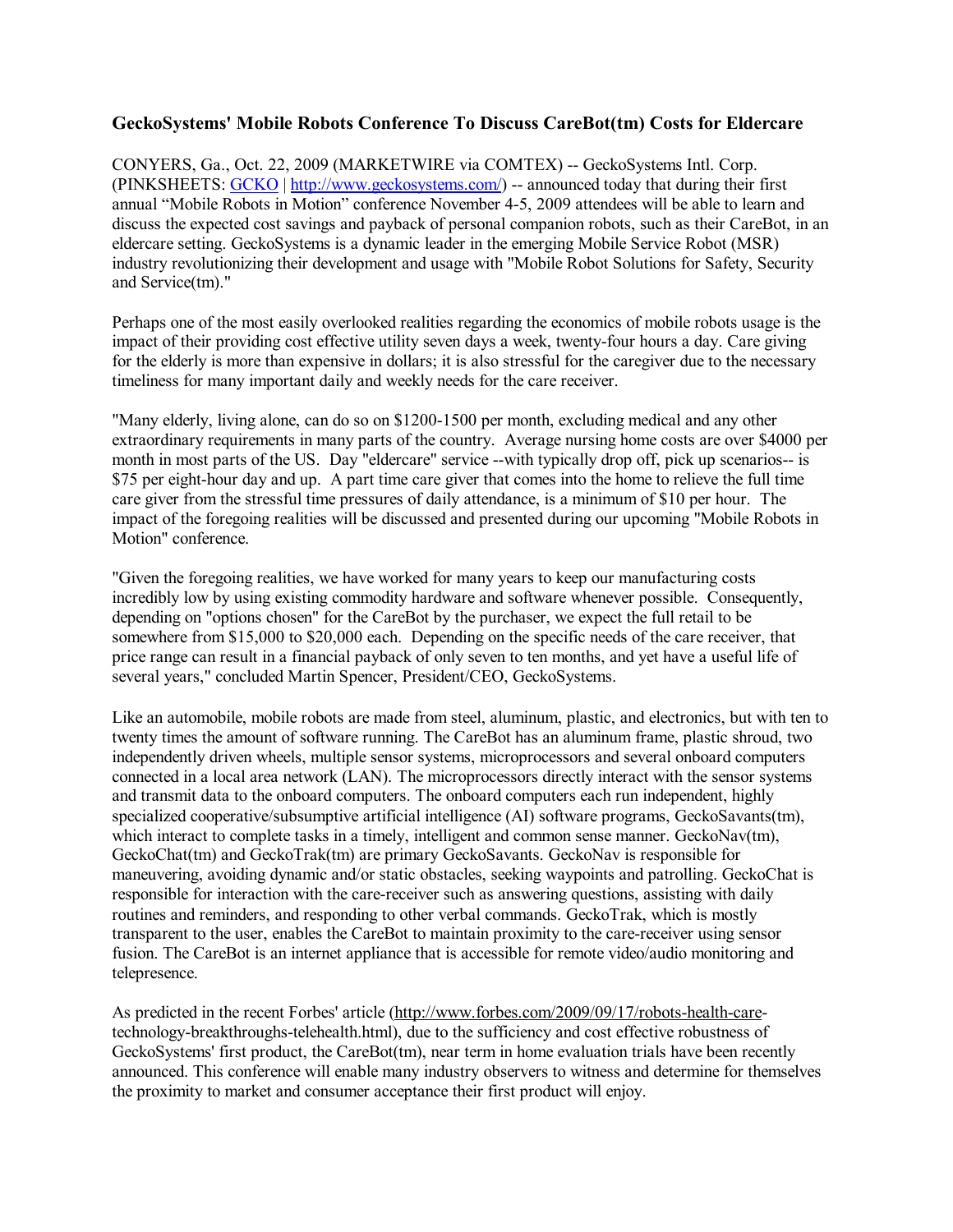Journalists are encouraged to contact Mr. Spencer regarding the progress of GeckoSystems and potential attendance at the upcoming GeckoSystems' invitation only "Mobile Robots in Motion" conference. Journalists and other interested parties may submit their request for an invitation at their website or call 678-413-1640.

### **About GeckoSystems International Corporation:**

Since 1997, GeckoSystems has developed a comprehensive, coherent, and sufficient suite of hardware and software inventions to enable a new type of home appliance (a personal companion robot) the CareBot(tm), to be created for the mass consumer marketplace. The suite of primary inventions includes: GeckoNav(tm), GeckoChat(tm) and GeckoTrak(tm).

The primary market for this product is the family for use in eldercare, care for the chronically ill, and childcare. The primary distribution channel for this new home appliance is the thousands of independent personal computer retailers in the U.S. The manufacturing infrastructure for this new product category of mobile service robots is essentially the same as the personal computer industry. Several outside contract manufacturers have been identified and qualified their ability to produce up to 1,000 CareBots per month within four to six months.

The Company is market driven. At the time of founding, nearly 12 years ago, the Company did extensive primary market research to determine the demographic profile of the early adopters of the then proposed product line. Subsequent to, and based on that original market research, they have assembled numerous focus groups to evaluate the fit of the CareBot personal robot into the participant's lives and their expected usage. The Company has also frequently employed the Delphi market research methodology by contacting and interviewing senior executives, practitioners, and researchers knowledgeable in the area of elder care. Using this factual basis of internally performed primary and secondary market research, and third party research is the statistical substance for the Company's sales forecasts.

Not surprisingly the scientific statistical analyses applied revealed that elderly over sixty-five living alone in metropolitan areas with broadband Internet available and sufficient household incomes to support the increased costs were identified as those most likely to adopt initially. Due to the high cost of assisted living, nursing homes, etc. the payback for a CareBot(tm) is expected to be only six to eight months while keeping elderly care receivers independent, in their own long time homes, and living longer due to the comfort and safety of more frequent attention from their loved ones.

Using U.S. Census Bureau data and various predictive statistical analyses, the Company projects the available consumer market size in dollars for cost effective, utilitarian, multitasking eldercare personal robots in 2010 to be \$74.0B, in 2011 to be \$77B, in 2012 to be \$80B, in 2013 to be \$83.3B, and in 2014 to be \$86.6B. With market penetrations of 0.03% in 2010, 0.06% in 2011, 0.22% in 2012, 0.53% in 2013, and 0.81% in 2014, we will anticipate CareBot sales, from this consumer market segment, only, of \$22.0M, \$44.0M, \$176M, \$440.2M, and \$704.3M, respectively. The Company expects these sales despite --and perhaps because of-- the present recession due to pent up demand for significant cost reduction in eldercare expenses.

The foregoing forecasts do not include sales in non-metropolitan areas; elderly couples over 65 (only elderly living alone are in these forecasts); those chronically ill --regardless of age-- or elderly living with their adult children.

The Company's "mobile robot solutions for safety, security and service(tm)" are appropriate not only for the consumer, but also professional healthcare, commercial security and defense markets. Professional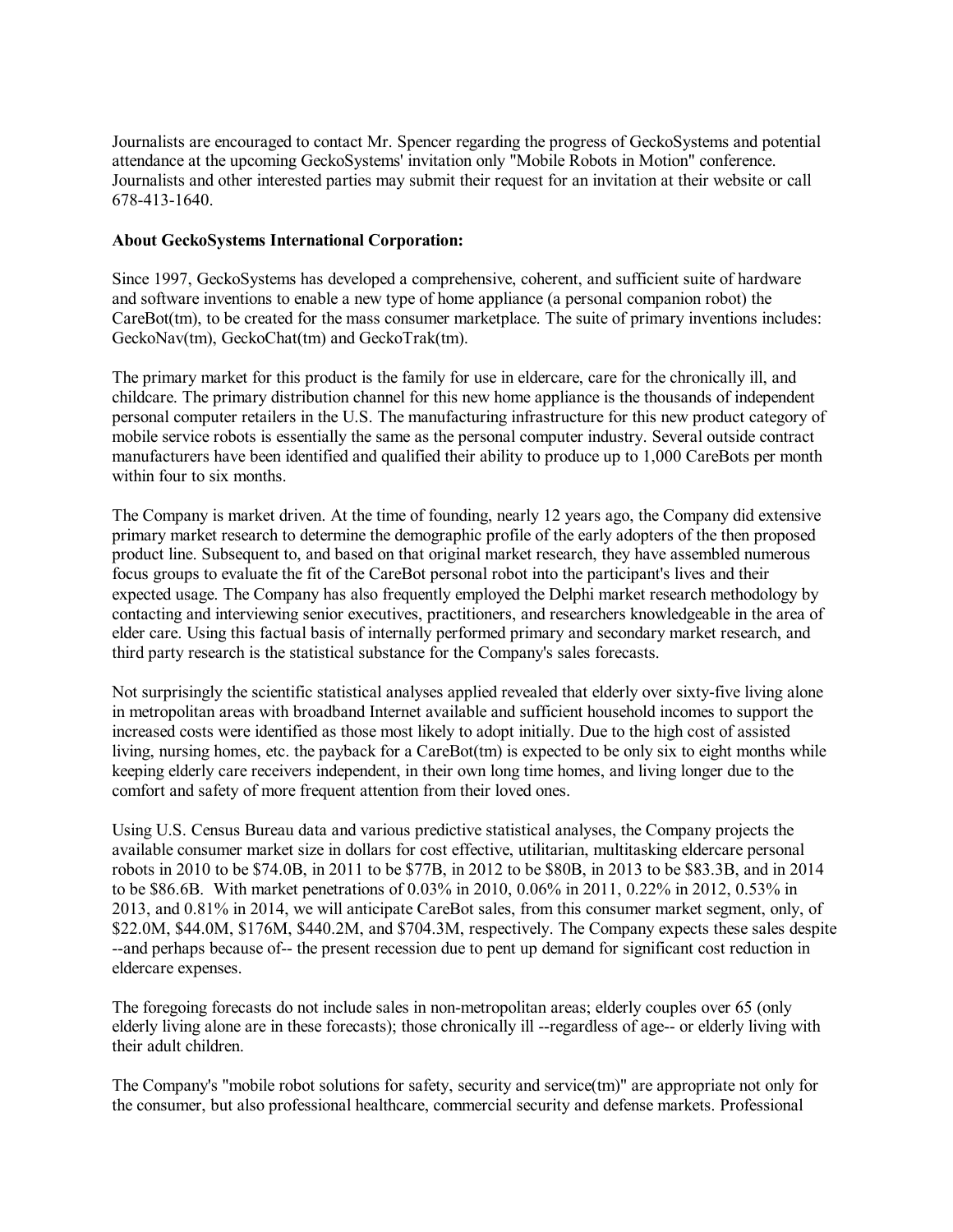healthcare require cost effective, timely errand running, portable telemedicine, etc. Homeland Security requires cost effective mobile robots to patrol and monitor public venues for weapons and WMD detection. Military users desire the elimination of the "man in the loop" to enable unmanned ground and air vehicles to not require constant human control and/or intervention.

The Company's business model is very much like that of an automobile manufacturer. Due to the final assembly, test, and shipping being done based on geographic and logistic realities; strategic business-tobusiness relationships can range from private labeling to joint manufacturing and distribution to licensing only.

Several dozen patent opportunities exist for the Company due to the many innovative and cost effective breakthroughs embodied not only in GeckoNav, GeckoChat, and GeckoTrak, but also in additional, secondary systems that include: GeckoOrient(tm), GeckoMotorController(tm), the GeckoTactileShroud(tm), the CompoundedSensorArray(tm), and the GeckoSPIO(tm).

The present senior management at GeckoSystems has over thirty-five years experience in consumer electronics sales and marketing and product development. Senior managers have been identified for the areas of manufacturing, marketing, sales, and finance.

While GeckoSystems has been in the Development Stage, the Company has accumulated losses to date in excess of six million dollars. In contrast, the Japanese government has spent one hundred million dollars in grants (to Sanyo, Toshiba, Hitachi, Fujitsu, NEC, etc.) over the same time period to develop personal robots for their eldercare crisis, yet no viable solutions have been developed.

By the end of this year, the Company plans to complete productization of its CareBot offering with the introduction of its fourth generation personal robot, the CareBot 4.0 MSR. The Company expects to be the first personal robot developer and manufacturer in the world to begin in-home eldercare evaluation trials.

# **What Does a CareBot Do for the Care Giver?**

The short answer is that it decreases the difficulty and stress for the caregiver that needs to watch over Grandma, Mom, or other family members most, if not much, of the time day in and day out due to concerns about their well being, safety, and security.

But, first let's look at some other labor saving, *automatic* home appliances most of us use routinely. For example, needing to do two or more necessary chores and/or activities at the same time, like laundering clothes and preparing supper.

The *automatic* washing machine needs no human intervention after the dirty clothes are placed in the washer, the laundry powder poured in, and the desired wash cycle set. Then, this labor saving appliance runs *automatically* until the washed clothes are ready to be placed in another labor saving home appliance, the *automatic* clothes dryer. While the clothes are being washed and/or dried, the caregiver prepares supper using several time saving home appliances like the microwave oven, "crock" pot, blender, and conventional stove, with possible convection oven capabilities.

After supper, the dirty pots, pans, and dishes are placed in the *automatic* dishwasher to be washed and dried while the family retires to the den to watch TV, and/or the kids to do homework. Later, perhaps after the kids have gone to bed, the caregiver may then have the time to fold, sort, and put up the now freshly laundered clothes.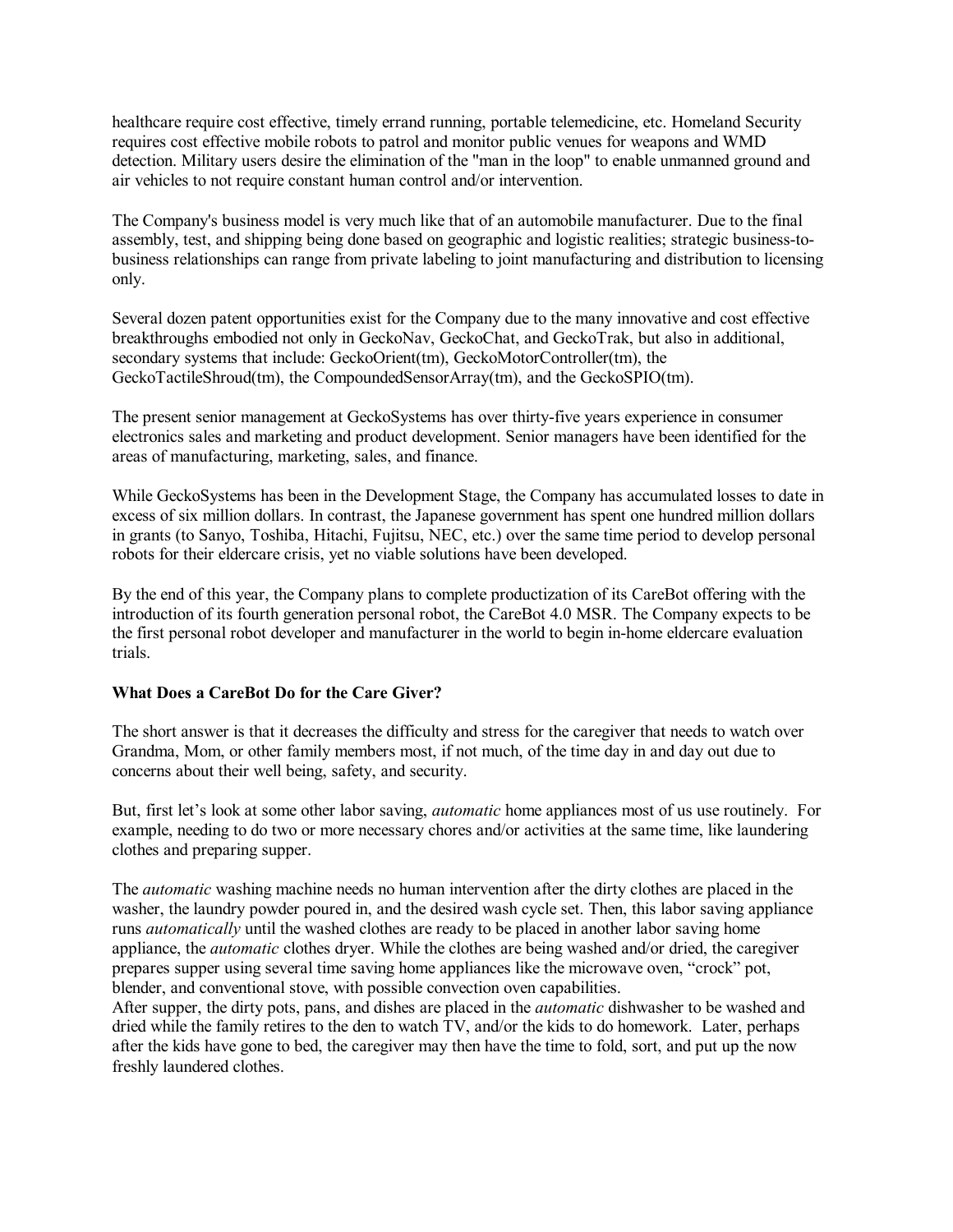So what does a CareBot do for the caregiver? It is a new type of labor saving, time management *automatic* home appliance.

For example, the care giver frequently feels time stress when they need to go shopping for 2 or 3 hours, and are uncomfortable when they have to be away for more than an hour or so. Time stress is much worse for the caregiver with a frail elderly parent that must be reminded to take medications at certain times of the day. How can the caregiver be away for 3-4 hours when Grandma must take her prescribed medication every 2 or 3 hours? If the caregiver is trapped in traffic for an hour or two beyond the 2 or 3 they expected to be gone, this "time stress" can be very difficult for the caregiver to moderate. Not infrequently, the primary caregiver has a 24 hour, 7 days a week responsibility. After weeks and weeks of this sometimes tedious, if not onerous routine, how does the caregiver get a "day off?" To bring in an outsider is expensive (easily \$75-125 per day for just 8 hours) and there is the concern that medication will be missed or the care receiver have an accident requiring immediate assistance by the caregiver, or someone they must designate. And the care receiver may be very resistant to a "stranger" coming in to her home and "running things."

So what is it worth for a care receiver to have an *automatic* system to help take care of Grandma? Just 3 or 4 days a month "off" on a daylong shopping trip, a visit with friends, or just take in a movie would cost \$225-500 per month. And that scenario assumes that Grandma is willing to be taken care of by a "stranger" during those needed and appropriate days off.

So perhaps, an *automatic* caregiver, a CareBot, might be pretty handy, and potentially very cost effective from the primary caregiver's perspective.

# **What Does a CareBot Do for the Care Receiver?**

It's a new kind of companion that always stays close to them enabling family and friends to care for them from afar. It tells them jokes, retells family anecdotes, reminds them to take medication, reminds them that family is coming over soon (or not at all), recites Bible verses, plays favorite songs and/or other music. It alerts them when unexpected visitors, or intruders are present. It notifies designated caregivers when a potentially harmful event has occurred, such as a fall, fire in the home, or simply been not found by the CareBot for too long. It responds to calls for help and notifies those that the caregiver determined should be immediately notified when any predetermined adverse event occurs.

The family can customize the personality of the CareBot. The voice's cadence can be fast or slow. The intonation can be breathy, or abrupt. The voice's volume can range from very loud to very soft. The response phrases from the CareBot for recognized words and phrases can be colloquial and/or unique to the family's own heritage. The personality can range from brassy to timid depending on how the care giver, and others appropriate, chooses it to be.

Generally, the care receiver is pleased at the prospect of family being able to drop in for a "virtual visit" using the onboard webcam and video monitor for at home "video conferencing." The care receiver may feel much more needed and appreciated when their far flung family and friends can "look in" on them any where in the world where they can get broadband internet access and simply chat for a bit.

Why is Grandma really interested in a CareBot? She wants to stay in her home, or her family's home, as long as she possibly can. What's that worth? Priceless. Or, an average nursing home is \$5,000 per month for an environment that is too often the beginning of a spiral downward in the care receiver's health. That's probably \$2-3K more per month for them to be placed where they really don't want to be. Financial payback on a CareBot? *Less than a year-* Emotional payback for the family to have this new *automatic* care giver? *Nearly instantaneous-*